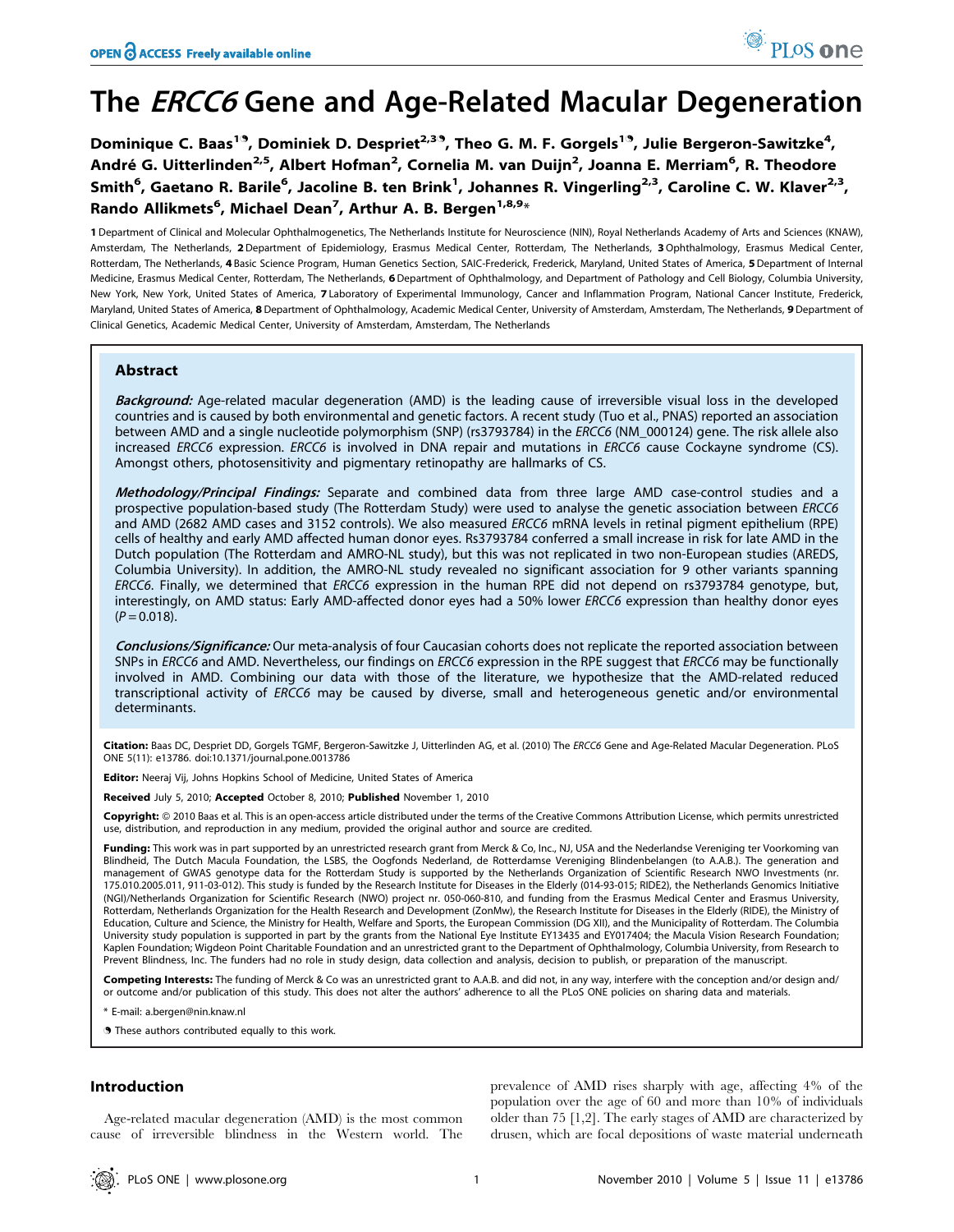the retinal pigment epithelium (RPE). These early stages frequently progress over time into late AMD, which presents itself in two forms: geographic atrophy (dry AMD) and neovascular AMD (wet AMD).

As a complex disease, AMD has environmental as well as genetic determinants.

Environmental risk factors include age, smoking, hypertension and diet. Estimates of the genetic hereditability range up to 71% [3,4]. The strongest genetic associations with AMD were found with variants in the complement factor H  $(CFH)$  gene [5–8] and with SNPs in a chromosomal region (10q26) containing the HTRA1 and ARMS2 genes [9,10]. CFH is the main inhibitor of the alternative pathway of the complement system, and thus plays an important role in the control of the innate immune system. Recently, associations with AMD were also found for other genes of the complement cascade (complement factor  $B$ ,  $C2$ ,  $C3$  [11–13], but, interestingly enough, not for C5, although it should be noted that only relatively common SNP's in C5 were screened [14]. Nonetheless, the accumulated evidence in the literature suggests a key role of the alternative complement pathway in AMD. Whether genetic variants in the HTRA1 or ARMS2 genes on 10q26, or both, are truly involved in AMD remains to be elucidated [15,16]. In terms of function, both genes could play a role in AMD: HTRA1 is a serine protease [9] which may affect the turnover of the ECM (i.e. Bruch's membrane), while ARMS2 has been implicated in mitochondrial function and oxidative stress [17].

Indeed, the retina, and especially the RPE is exposed to high levels of oxidative stress [18]. The combination of high oxygen consumption, intense light exposure and the presence of photosensitizers such as lipofuscin, may lead locally to excessive oxidative damage, for example of the DNA. In this respect, the recent ERCC6/AMD manuscript of Tuo and coworkers (2006) is of interest. They reported that a single nucleotide polymorphism (SNP; rs3793784), in the promoter region of the ERCC6 DNA repair gene was associated with AMD. The SNP was associated with AMD susceptibility, both independently and through interaction with a SNP (rs380390) in CFH.

In addition, they found that the ERCC6 SNP altered the expression level of the gene [19].

The ERCC6 gene is involved in DNA repair, and loss of function mutations in this gene cause Cockayne syndrome (CS) [20,21]. CS is an autosomal recessive progeroid disorder characterized by severely impaired physical and intellectual development. Among the many clinical features, photosensitivity and pigmentary retinopathy are hallmarks of CS [21]. Cells from CS patients are specifically defective in repair of DNA lesions that are located in actively transcribed DNA and obstruct transcription [22,23]. Substrates for this transcription-coupled repair include UV or oxidative stress induced DNA lesions [24–26]. DNA repair deficiency of UV-induced DNA lesions may explain photosensitivity in CS. DNA repair deficiency of oxidative stress induced DNA lesions may be implicated in other CS symptoms, including the retinopathy, and premature aging [27,28]. Targeted disruption of  $\text{Enc6}$  in the mouse resulted in a mouse model for CS [29,30], which showed spontaneous retinal degeneration characterized by a gradual photoreceptor loss [29]. Interestingly, the retina of the *Ercc6* -/- mouse is hypersensitive to X rays, which confirmed that oxidative DNA damage is involved in CS retinal pathology.

In order to further explore the role of oxidative DNA damage in AMD, the potential association of ERCC6 promoter SNP rs3793784: C>G  $(c.-6530C>G)$  with AMD was analyzed in the population-based Rotterdam study and, in parallel, in the Dutch AMRO-NL case-control study. Replication was performed in two large non-European AMD case-control (Columbia University and

Age-Related Eye Disease Study (AREDS)) studies. We subsequently investigated the potential modifying effect of CFH Y402H, LOC387715 A69S and smoking. Next, nine other ERCC6 (tag) SNPs were genotyped in 375 cases and 199 controls from the AMRO-NL study population. Finally, to examine a possible functional relationship, we determined both rs3793784 dependent and normal ERCC6 mRNA expression levels in healthy and early AMD affected human RPE isolated from human donor eyes.

## Results

# Analysis of association for ERCC6 promoter polymorphism rs3793784

The potential association of *ERCC6 c.*-6530C $\geq$  (rs3793784) with AMD was analyzed in the population-based Rotterdam Study and, in parallel, in the Dutch AMRO-NL case-control study. In the Rotterdam Study, 427 of 6418 persons were diagnosed with early AMD and 78 persons with late AMD at entry of the study. The mean follow-up time was 7.85 years. In this period, 1039 persons remained without AMD (''controls''), while 509 progressed to early AMD and 93 to late AMD (%). In the AMRO-NL study, 331 unrelated AMD patients and 170 controls were genotyped for rs3793784. Of those, 84 persons were diagnosed with early AMD and 247 persons with late AMD at entry of the study. Genotype frequencies were in Hardy-Weinberg Equilibrium in both studies. The population frequency of ERCC6 G allele was 0.43. Baseline characteristics stratified for the ERCC6 c.-6530C $\geq G$  genotype are presented in Table S1.

The risk of AMD for the  $ERCC6$   $c.6530C > G$  allele is summarized in Table S2. In the Rotterdam Study, we found a significant association between ERCC6 and late AMD in the incident analyses. Although not statistically significant, a similar trend was seen in the prevalent analyses. In contrast, analysis of the AMRO-NL study showed no significantly increased disease OR for persons carrying potential ERCC6 risk alleles. To determine the risk for the general Dutch population, we combined data from the Rotterdam Study and the AMRO-NL study population. This yielded a borderline significant increased risk of late AMD for persons homozygous for rs3793784 (OR 1.39, 95%CI 1.02–1.89). Analyzing subtypes of late AMD separately (dry, wet or mixed) did not yield statistical significant results: **Table S2.** We also analyzed the interaction of  $ERCC6$  c.  $6530C > G$  with three known prominent AMD risk factors in the largest combined population study available to us (The Dutch Rotterdam and AMRO-NL studies). As assessed by calculation of the synergy index (SI) no significant interaction between the ERCC6 variant and smoking was found (SI 3.33, 95%CI 0.39– 28.66). Neither did we find a significant SI for the interaction with CFH Y402H (SI 1.56, 95%CI 0.77–3.15) and LOC387715 A69S (SI 3.08, 95%CI 0.83–11.50). These results implied that these risk factors did not modify the relation of ERCC6 with AMD.

Finally, rs3793784 was also screened in two non-European study populations (Columbia and AREDS). The results from the genotype analysis of these populations are shown in Table 1. Again, all the genotype frequencies followed HWE (data not shown). However, in both populations, no significant associations between the SNP and AMD were found. Table 2 shows that combining all data from the four studies did not result in statistically significant association.

## AMD association analysis of nine other ERCC6 variants

We next selected nine other *ERCC6* SNPs that span and tag the entire ERCC6 gene. The LD plot and the distinct haplotype blocks for the nine selected SNPs, as generated by Haploview [31], are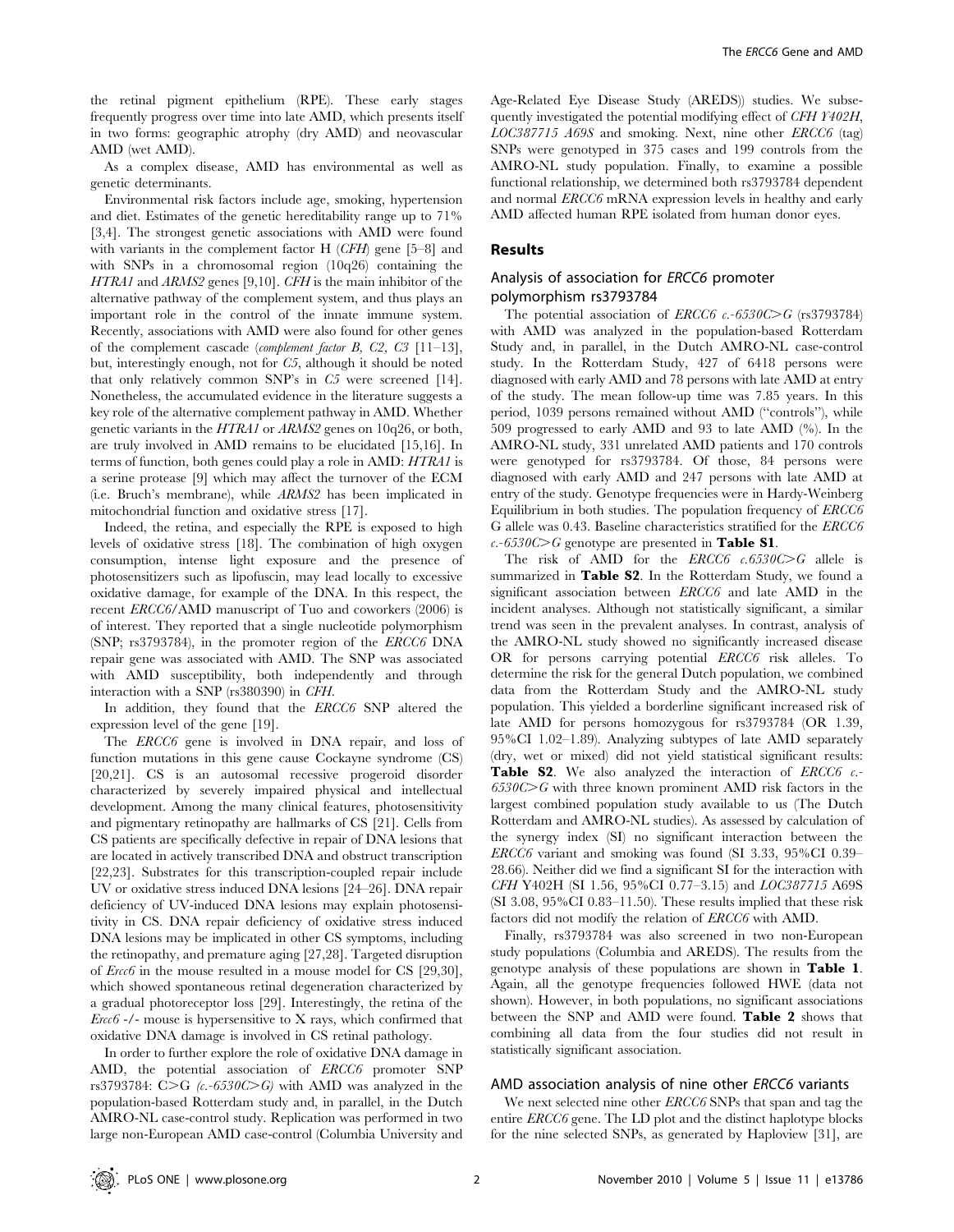Table 1. Risk of Age-Related Macular Degeneration for ERCC6 c.-6530C>G Genotypes in Two Non-European Study Populations.

|                                                                | No AMD All AMD<br>(controls) cases |           |                         | <b>Early AMD</b> |                                    | <b>NMD</b>      |                                  | GA             |                                                             | Mixed AMD |                         | <b>Late AMD</b> |                         |
|----------------------------------------------------------------|------------------------------------|-----------|-------------------------|------------------|------------------------------------|-----------------|----------------------------------|----------------|-------------------------------------------------------------|-----------|-------------------------|-----------------|-------------------------|
| <b>AREDS</b>                                                   |                                    |           |                         |                  |                                    |                 |                                  |                |                                                             |           |                         |                 |                         |
| rs3793784                                                      | $N = 217$                          | $N = 921$ |                         | $N = 253$        |                                    | $N = 324$       |                                  | $N = 166$      |                                                             | $N = 178$ |                         | $N = 668$       |                         |
|                                                                | No. (%)                            | No. (%)   | OR (95% CI) No. (%)     |                  | OR (95% CI) No. (%)                |                 |                                  |                | OR (95% CI) No. (%) OR (95% CI) No. (%) OR (95% CI) No. (%) |           |                         |                 | OR (95% CI)             |
| Genotype                                                       |                                    |           |                         |                  |                                    |                 |                                  |                |                                                             |           |                         |                 |                         |
| Noncarrier<br>(AA)                                             |                                    |           |                         |                  | 82 (37.8) 310 (33.6) 1 83 (32.8) 1 | $108(33.3)$ 1   |                                  | 56 1<br>(33.7) |                                                             | (35.4)    | 63 1                    | 227 (34.0) 1    |                         |
| Heterozygous 98 (45.2) 462 (50.2) 1.25 136 (53.8) 1.37<br>(Aa) |                                    |           | $(0.89 - 1.73)$         |                  | $(0.92 - 2.05)$                    | 161 (49.7) 1.25 | $(0.85 - 1.83)$ $(48.2)$         | 80             | 1.19<br>$(0.76 - 1.88)$ $(47.8)$                            | 85        | 1.13<br>$(0.73 - 1.75)$ | 326 (48.8) 1.20 | $(0.86 - 1.69)$         |
| Homozygous 37 (17.1) 149 (16.2) 1.07 34 (13.4)<br>(aa)         |                                    |           | $(0.69 - 1.65)$         |                  | 0.91<br>$(0.52 - 1.58)$            | 55 (17.0)       | 1.13<br>$(0.68 - 1.87)$ (18.1)   | 30             | 1.19<br>$(0.66 - 2.14)$ (16.9)                              | 30        | 1.05<br>$(0.59 - 1.89)$ | 115 (17.2) 1.13 | $(0.72 - 1.76)$         |
| $MAF(\% )$                                                     | 0.40                               | 0.41      |                         | 0.40             |                                    | 0.42            |                                  | 0.42           |                                                             | 0.41      |                         | 0.42            |                         |
| Columbia                                                       |                                    |           |                         |                  |                                    |                 |                                  |                |                                                             |           |                         |                 |                         |
| rs3793784                                                      | $N = 359$                          | $N = 365$ |                         |                  |                                    | $N = 273$       |                                  | $N = 92$       |                                                             |           |                         | $N = 365$       |                         |
|                                                                | No. (%)                            | No. (%)   | OR (95% CI)             |                  |                                    | No. (%)         |                                  |                | OR (95% CI) No. (%) OR (95% CI)                             |           |                         | No. (%)         | OR (95% CI)             |
| Genotype                                                       |                                    |           |                         |                  |                                    |                 |                                  |                |                                                             |           |                         |                 |                         |
| Noncarrier<br>(AA)                                             | 135 (37.6) 149 (40.8) 1            |           |                         |                  |                                    | $115(42.1)$ 1   |                                  | 34 1<br>(37.0) |                                                             |           |                         | 149 (40.8) 1    |                         |
| Heterozygous 172 (47.9) 169 (46.3) 0.89<br>(Aa)                |                                    |           | $(0.65 - 1.22)$         |                  |                                    | 124 (45.4) 0.85 | $(0.60 - 1.19)$ (48.9)           | 45             | 1.04<br>$(0.63 - 1.71)$                                     |           |                         | 169 (46.3) 0.89 | $(0.65 - 1.22)$         |
| Homozygous 52 (14.5) 47 (12.9)<br>(aa)                         |                                    |           | 0.82<br>$(0.52 - 1.29)$ |                  |                                    | 34 (12.5)       | 0.77<br>$(0.47 - 1.36)$ $(14.1)$ | 13             | 0.99<br>$(0.49 - 2.03)$                                     |           |                         | 47 (12.9)       | 0.82<br>$(0.52 - 1.29)$ |
| $MAF(\% )$                                                     | 0.38                               | 0.36      |                         |                  |                                    | 0.35            |                                  | 0.39           |                                                             |           |                         | 0.36            |                         |

AMD = age-related macular degeneration; MAF = minor allele frequency. "A" indicates common allele, "a" minor allele. Percentages not always 100% because of rounding. ORs are estimated with logistic regression analysis (with the control group as reference group and respectively early and late AMD as outcome variable). doi:10.1371/journal.pone.0013786.t001

presented in Figure 1a. The nine variants spanned two different haplotype blocks of the ERCC6 gene. Corresponding LD scores (D' and  $\mathbb{R}^2$ ) for each selected marker of the  $ERCC6$  gene with a  $MAF > 10\%$  are also given (**Figure 1b**). The potential association of the SNPs with early and late AMD was analyzed in the AMRO-NL cohort. Genotype frequencies for all SNPs followed HWE (data not shown). None of the selected SNPs, including one in full LD with rs3793784 (rs2229760), showed a significant association with early or late AMD (Table S3).

Table 2. Risk of Age-Related Macular Degeneration for ERCC6 c.-6530C>G Genotypes in all Study Populations Combined (Rotterdam, Amsterdam, Columbia University and AREDS).

|                   | No AMD (controls) | <b>AMD cases</b> |                     |
|-------------------|-------------------|------------------|---------------------|
| rs3793784         | $N = 3143$        | $N = 2679$       |                     |
|                   | No. (%)           | No. (%)          | OR (95% CI)         |
| Genotype          |                   |                  |                     |
| Noncarrier (AA)   | 1057 (33.6)       | 898 (33.5)       | 1                   |
| Heterozygous (Aa) | 1524 (48.5)       | 1316 (49.1)      | $0.89(0.65 - 1.22)$ |
| Homozygous (aa)   | 562 (17.9)        | 465 (17.4)       | $0.82(0.52 - 1.29)$ |
| MAF (%)           | 0.42              | 0.42             |                     |

AMD = age-related macular degeneration: MAF = minor allele frequency. "A" indicates common allele, ''a'' minor allele. Percentages not always 100% because of rounding. ORs are estimated with logistic regression analysis (with the control group as reference group and respectively early and late AMD as outcome variable).

doi:10.1371/journal.pone.0013786.t002

## ERCC6 mRNA expression in the human RPE

SNP rs3793784 reportedly influences ERCC6 gene expression, with the risk allele (G) showing higher expression [19]. We first genotyped this ERCC6 SNP in DNA derived from the retina of 23 well characterized healthy old and early AMD affected donor eyes. We next determined ERCC6 mRNA expression in laser dissected RPE cells from the same eyes, since this cell type occupies a central position in AMD pathology. Late AMD was not considered for RPE expression studies because of the lack of suitable cell material. There were no significant differences in age distribution between each genotype group. The results are presented in **Figures 2a** and 2b. Clearly, in the RPE, the risk allele (G) of rs3793784 did not lead to higher ERCC6 expression levels. A two way ANOVA was used to statistically test the effect of genotype and AMD status on ERCC6 expression. The ANOVA did not detect an independent significant effect for rs3793784 genotype on ERCC6 expression (Figure 2a;  $P = 0.293$ ). In addition, the combined effect of genotype and AMD status on ERCC6 expression was not significant either  $(P_{interaction} = 0.531)$ . However, the ANOVA did demonstrate a significant effect of AMD status on ERCC6 expression, *independent* of the rs3793784 genotype (Figure 2b,  $P = 0.018$ . Interestingly, the expression of *ERCC6* in healthy RPE was nearly twice as high as in early AMD affected RPE (Figure 2b). The ''raw'' data of the three housekeeping genes and the ERCC6 gene is presented in Table S4.

#### Discussion

We genotyped the ERCC6 promoter SNP rs3793784, which was previously associated with AMD, in the prospective, population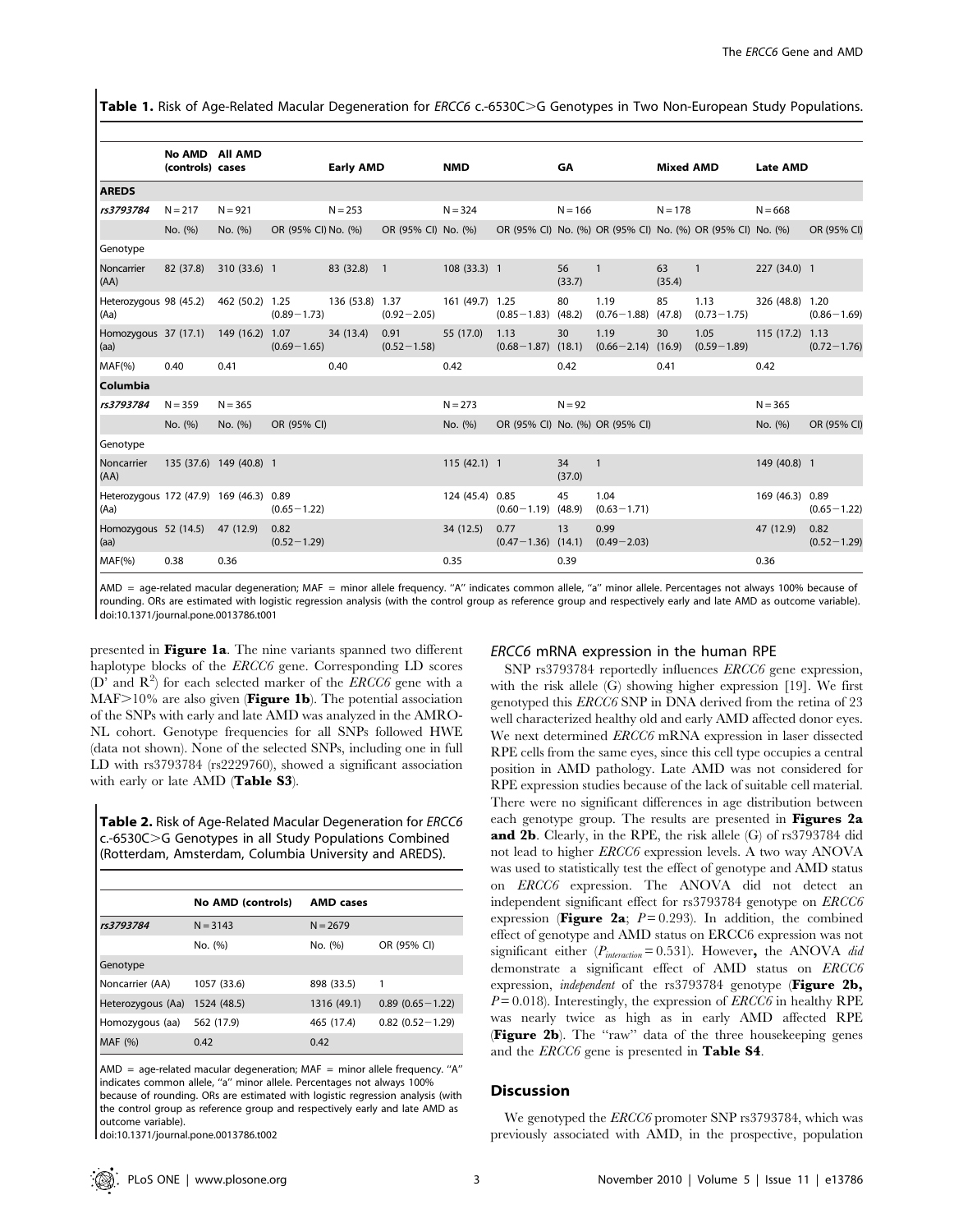



#### B

|            | rs12220258 | rs2228528 | rs2228529 | rs2229760 | rs2281793 | rs4253165 | rs4253211 | rs4253231 | rs4838523 | rs3793784 |
|------------|------------|-----------|-----------|-----------|-----------|-----------|-----------|-----------|-----------|-----------|
| rs12220258 |            |           |           | 1         |           |           |           |           |           |           |
| rs2228528  |            |           |           |           |           |           |           |           |           |           |
| rs2228529  | 0.06       | 0.06      |           | 1         |           |           |           |           |           |           |
| rs2229760  | 0.14       | 0.14      | 0.14      |           |           |           |           |           |           |           |
| rs2281793  | 0.17       | 0.16      | 0.17      | 0.86      |           |           |           |           | 0.52      |           |
| rs4253165  | 0.06       | 0.06      | 1         | 0.14      | 0.17      |           |           |           |           |           |
| rs4253211  | 0.54       | 0.51      | 0.03      | 0.07      | 0.08      | 0.03      |           |           |           |           |
| rs4253231  | 0.03       | 0.03      | 0.03      | 0.07      | 0.08      | 0.03      | 0.02      |           |           |           |
| rs4838523  | 0.04       | 0.03      | 0.04      | 0.08      | 0.03      | 0.04      | 0.02      | 0.02      |           |           |
| rs3793784  | 0.14       | 0.14      | 0.15      | 1         | 0.87      | 0.15      | 0.07      | 0.07      | 0.09      |           |
|            |            |           |           |           |           |           |           |           |           |           |

Figure 1. Linkage disequilibrium (LD) display in Haploview of SNPs encompassing the ERCC6 gene. SNP selection was based on criteria like functional relevance, minor allele frequency (MAF)>10%, coverage of the main linkage disequilibrium (LD) blocks and tagging of the most common haplotypes. Tag SNPs were selected by use of Tagger, an option of Haploview [1] (all SNPs were captured with a LD tagging criteria of  $r$   $>$  0.8). Figure 1 displays the 5 distinct haplotype blocks and all SNPs that were tested in the AMRO-NL study population (A). LD scores (D' and R<sup>2</sup>) between markers genotyped. Note D' above the diagonal and  $R^2$  scores below the diagonal (**B**). doi:10.1371/journal.pone.0013786.g001

based Rotterdam Study and, in parallel, in the Dutch AMRO-NL case control study. In addition, we screened two other large, non-European, study populations (Columbia University, NY and AREDS) of European-American descent. In total, this study consisted of 2682 AMD cases and 3152 ethnically matched controls.

## Non-replication of the rs3793784 SNP association with AMD

Contrary to the findings of the initial association study by Tuo et al. (2006) [19], we failed to show a (consistent) statistically significant association between rs3793784 and AMD in all study populations.

We only detected a significant risk in the incident analysis of the Rotterdam Study, but not in the prevalent analysis. This prompted us to specifically analyze whether selective mortality may be involved: persons with two copies of ERCC6 rs3793784 have a higher risk of AMD, and if these persons also die earlier, it could explain the discrepancy between prevalent and incident analyses. However, in the Rotterdam Study, the ERCC6 variant was not associated with increased mortality (not shown); in addition, there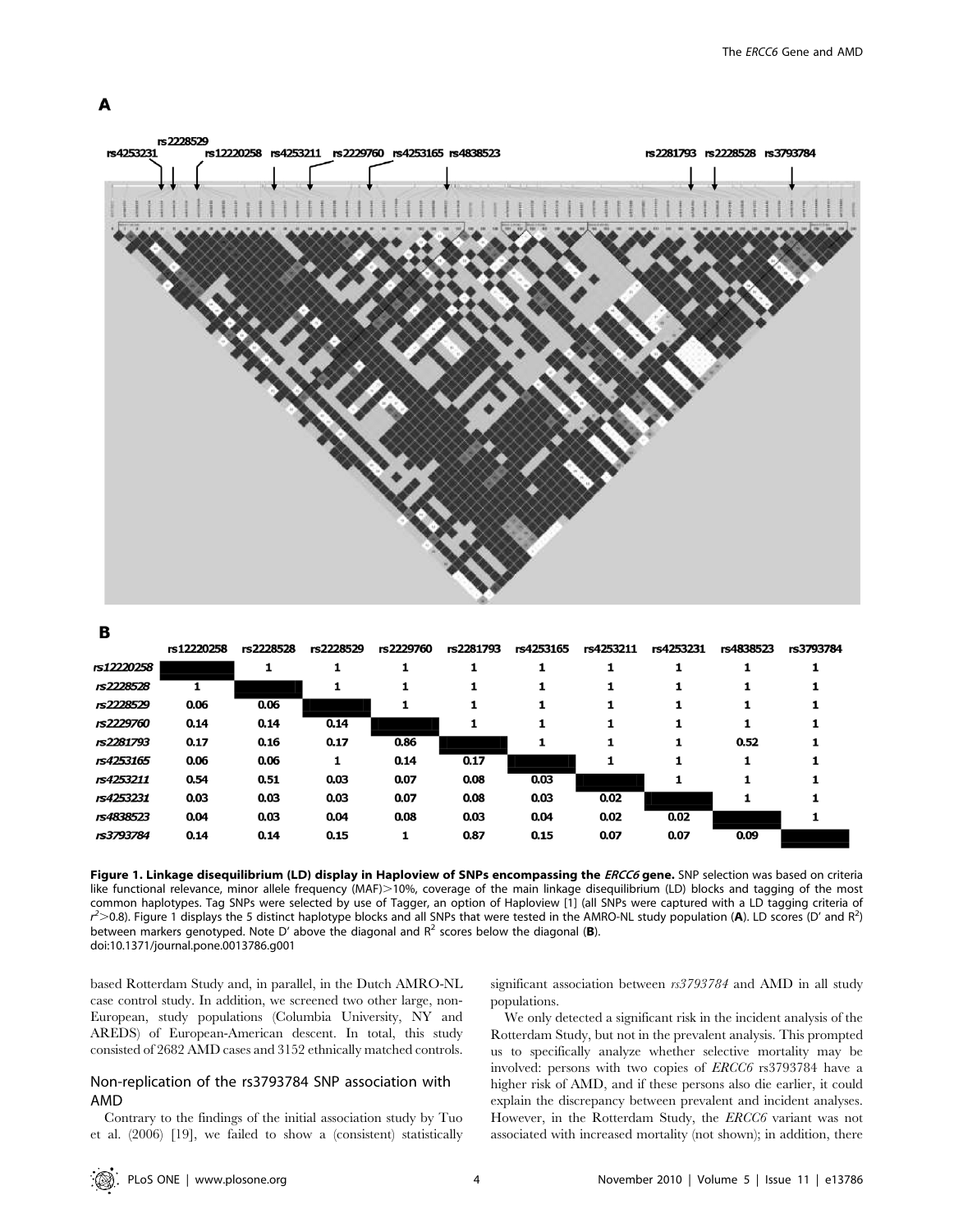

Figure 2. ERCC6 expression levels in relation to genotype and disease status. Mean ERCC6 expression level in human donor eyes in relation to rs3793784 genotype (C/C, N = 8; C/G, N = 11and G/G, N = 4). (A). Mean *ERCC6* expression level in human donor eyes in relation to "status" = (old) healthy or early AMD (N = 14 donor eyes with early AMD and 9 old healthy donor eyes) (B). Quantitative RT-PCR analysis, normalized to the geometric mean of three housekeeping genes (RPLP0, PPIA, and EEF1a1) [46,47]. Two way ANOVA was used to test the independent effect of status and genotype on the mean expression, as well as the interaction between these variables. Abbreviations: AMD = age-related macular degeneration. doi:10.1371/journal.pone.0013786.g002

was no unequal age-related genotype distribution (not shown). Thus, the small difference between the incident and prevalent risks in the population based cohort probably occurred by chance due to relatively small patient sample sizes. In the AMRO-NL casecontrol study, association between the rs3793784 SNP and AMD was not found. The combined data of the two Dutch populations (the Rotterdam Study and AMRO-NL study) still showed a marginally increased risk of homozygous ERCC6 carriers for late AMD. Since this effect was largely caused by one sub-population only (incident cases and controls from the Rotterdam study), we chose to include two additional study populations. Replication of the association in two non-European study populations clearly failed: In both the Columbia University and AREDS data, no association was present between rs3793784 and AMD.

Our negative association findings in the AREDS population are of particular interest: Tuo et al. [19] previously genotyped the ERCC6 SNP rs3793784 essentially in the same AREDS cohort and did find a statistically significant association. How can this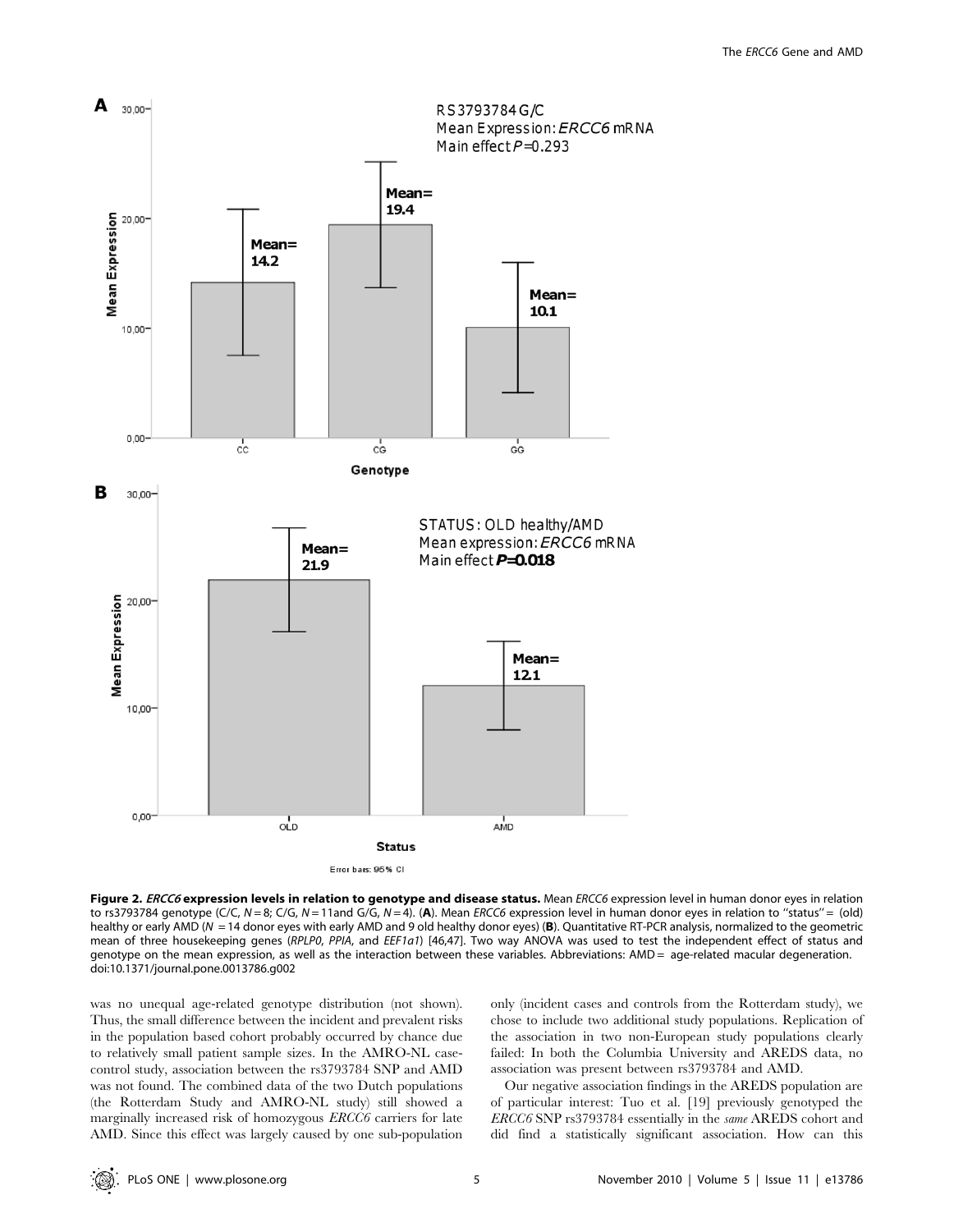discrepancy be explained? One possible explanation is the large difference in the number of AREDS participants screened: Tuo et al. [19] genotyped 460 cases and 269 controls, whereas in our AREDS screen, 929 cases and 217 controls were genotyped. Further analysis showed that the MAF of rs3793784 in the cases are comparable in both studies (0.42/0.41). However, the MAF of rs3793784 in the controls of both studies is remarkably different (AREDS Tuo: 0.35 and our AREDS study: 0.40). The Rotterdam Study, AMRO-NL study and the Columbia study yield MAFs of, respectively, 0.43, 0.42 and 0.38 in controls. Thus, we conclude that the findings of Tuo and coworkers (MAF 0.35 in the controls), and the underlying association with AMD, are most likely due to chance. In addition, in contrast with the data of Tuo et al. [19], we also did not find evidence for effect modification or interaction between CFH Y402H or any of the other two major AMD risk factors: smoking or the LOC387715 A69S SNP. Overall, the possible weak association in a single Dutch sub-population and the negative association in three large replication cohorts, imply that the *ERCC6 C-6530>G* polymorphism has a minor role, if any, in the pathogenesis of AMD. This conclusion is supported by a recent study by Chen and coworkers, who conducted a genomewide association scan for AMD in 2157 cases and 1150 controls. Amongst other, they evaluated evidence for involvement of previously associated SNPs and found no association between the ERCC6 SNP rs3793784 and AMD [32].

Finally, it is of course possible that another genetic variant or a variant in linkage disequilibrium (LD) with  $ERCC6 - 6530C > G$ , is a contributor to the potential AMD risk observed. In order to further elucidate the putative role of this gene in AMD we tested nine other common ERCC6 variants in the AMRO-NL study. One of these SNPs was in perfect LD with the previously associated SNP, rs2229760. None of the selected SNPs showed a significant association with early or late AMD. These results strengthen the conclusion described above and suggest that common SNPs in the ERCC6 gene confer no or little risk for AMD.

# ERCC6 expression in the human RPE is related to AMD status, not to rs3793784 genotype

Tuo et al. (2006) found that rs3793784, located in the untranslated  $5'$  flanking region of the gene, influenced  $ERCC6$ expression level: the risk allele (G) resulted in 2–3 times higher ERCC6 expression than the C variant [19]. This is an intriguing finding since it suggests that higher expression of this DNA repair gene makes the retina more susceptible to AMD. We decided to examine ERCC6 mRNA expression in the human RPE, which occupies a central position in AMD pathology. In this cell type, we could not reproduce the paradoxical finding of Tuo and coworkers [19]. Instead, we found that ERCC6 RPE expression levels were significantly reduced in early AMD affected eyes, independent of rs3793784 genotype.

The significantly reduced expression of ERCC6 in the RPE of early AMD affected eyes, suggests that *ERCC6* is involved in AMD. It is plausible that this involvement relates to oxidative stress and aging. Functional studies have implicated oxidative stress in the RPE in the aetiology of AMD [33,34], while epidemiological studies unanimously consider aging as the main risk for AMD [35]. At the same time, ERCC6 plays a role in repair of (oxidative) DNA damage. Loss of function mutations in ERCC6 cause the autosomal recessive disorder Cockayne syndrome, which includes many severe physical and neurologic features, with premature aging and retinopathy as hallmarks of the disease. These observations led to the hypothesis that (oxidative) DNA damage and insufficient DNA repair contribute to aging pathology, including AMD [36]. This hypothesis was supported by a recent study, which compared DNA repair capacity in leukocytes of AMD patients and controls: Wozniak and co-workers found that AMD patients had higher levels of endogenous oxidative DNA damage and a lower repair capacity of DNA lesions [37].

We found that early AMD affected eyes had an almost 50% reduced expression of ERCC6 in the RPE. In CS patients both ERCC6 alleles carry loss of function mutations [20,21]. To our knowledge, 50% reduction in transcription levels in CS carriers has not been reported to lead to pathology. Yet, it should be noted, that clinical data on CS carriers are scarce and, most likely, they have not been screened for retinal (AMD) pathology. Interestingly, repair of the 8-oxoguanine DNA lesion was investigated in a CS family: It was found that cells from the heterozygous parents had intermediate levels of repair of this oxidative DNA lesion compared to their CS affected and unaffected siblings [38]. It is important in this respect that most retinal cells, including the RPE are post-mitotic cells and that they are exposed to extremely high levels of oxidative stress over the prolonged period of (a life-) time. It is therefore conceivable that in this particular organ, the repair of oxidative DNA damage may be even more demanding than in other tissues. Small but prolonged shortcomings in DNA repair may, eventually, at advanced age become manifest in more damage and cell death than in other tissues. In this way, reduced levels of ERCC6 in the RPE may well contribute to the development of AMD.

The *cause* of the reduced *ERCC6* transcription in RPE of early AMD affected eyes is not clear. However, given its implication in the multifactorial disorder AMD, and our inability to associate common ERCC6 SNPs with AMD, we hypothesize that the genetic involvement of ERCC6 in AMD, if any, may reside in (combination of) rare SNPs. Alternatively, the reduction in ERCC6 transcription levels in relation to AMD may also be due to other genetic factors or to environmental insults, such as prolonged smoking.

## Conclusion

In summary, our study did not confirm a consistent relation between common genetic variation in ERCC6 and AMD. We did not find a significant interaction between ERCC6 SNP rs3793784 and either smoking, CFH or LOC387715. Using RPE from human donor eyes, we also could not confirm rs3793784 genotype dependent expression of ERCC6.

We did find significantly lower expression levels of ERCC6 in human RPE affected by early AMD, regardless of the rs3793784 genotype. The latter finding suggests that ERCC6 may be functionally implicated in the aetiology of AMD. Combining our data with those of the literature, we hypothesize that the AMDrelated reduced transcriptional activity of ERCC6 expression may be caused by diverse, small and heterogeneous genetic and/or environmental determinants.

#### Materials and Methods

#### Ethics Statement

All studies were approved by the Ethics Committees of the Academic Medical Center Amsterdam, the Erasmus Medical Center Rotterdam, the Institutional Review Board of Columbia University and the Age-Related Eye Disease Study (AREDS) Access Committee. All studies followed the tenets of the Declaration of Helsinki. All participants provided signed informed consent for participation in the study, retrieval of medical records, and use of blood and DNA for AMD research.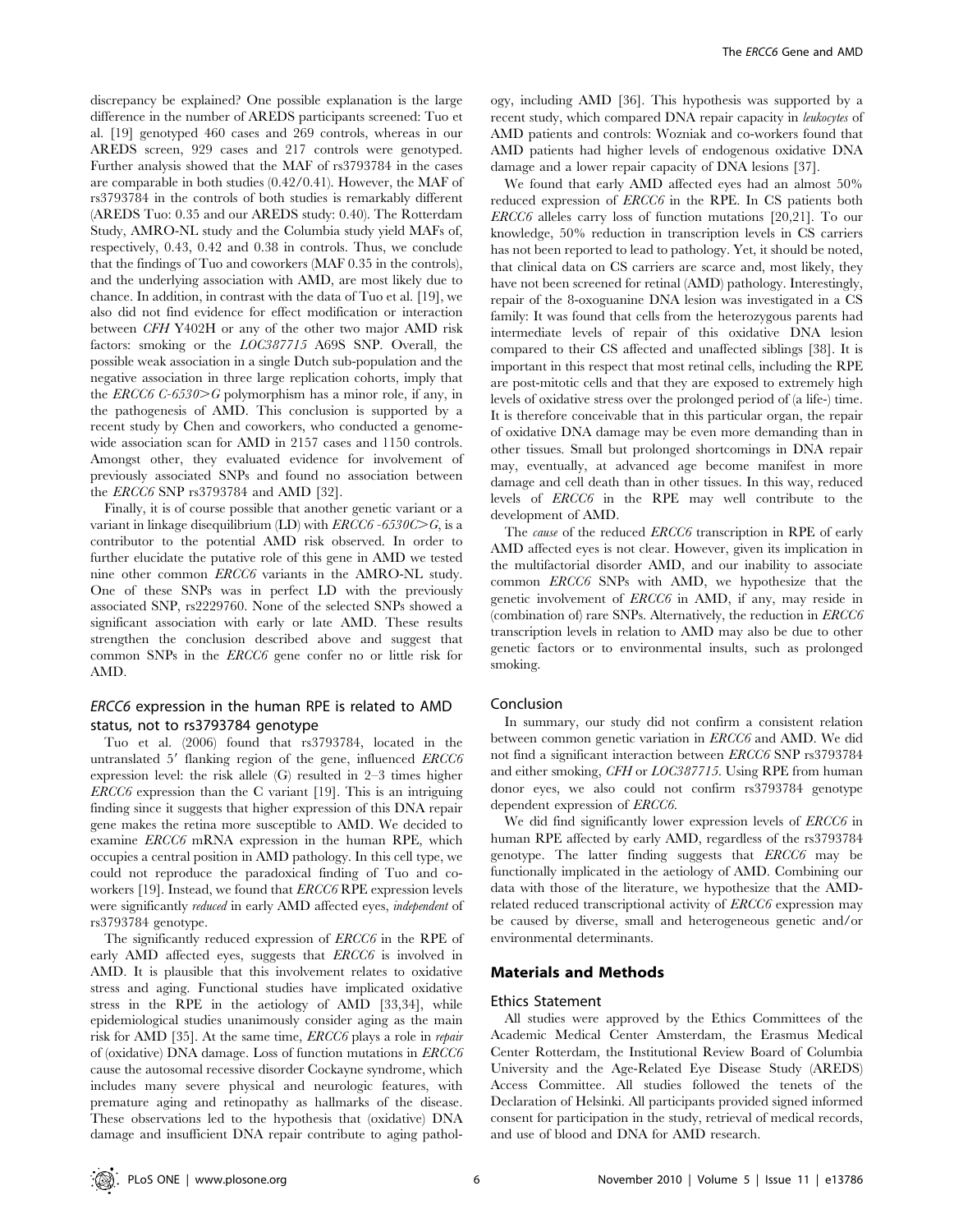#### Cases and controls

Altogether, we utilized one prospective, population-based study and three case-control studies consisting of 2682 AMD cases and 3152 ethnically- and age-matched control subjects.

#### Study populations

Genetic association of the ERCC6 SNP rs3793784 was analyzed in the Rotterdam Study and, in parallel, in the AMRO-NL casecontrol study population. Next, replication was carried out in two non-European study populations (Columbia University and AREDS). Finally, nine ERCC6 (tag) SNPs were genotyped in the AMRO-NL study population.

In The Rotterdam Study all inhabitants of 55 years or older living in a suburb of Rotterdam, the Netherlands, were invited to participate [39,40]. The initial cohort consisted of 10,275 eligible individuals, of whom 7,983 (78%) participated (98% Caucasian). The ophthalmologic part of the study consisted of 9,774 eligible individuals, of whom 7,598 (78%) participated. Baseline examinations took place from 1990 to 1993; three follow-up examinations were performed in 1993–1994, 1997–1999, and 2000–2005. Incident cases were defined as the absence of AMD in both eyes at baseline and its first appearance in at least 1 eye at follow-up.

The AMRO-NL study population consisted of 375 unrelated AMD patients and 199 controls. All subjects were Caucasian and recruited from the Netherlands Institute of Neuroscience Amsterdam and Erasmus University Medical Centre Rotterdam (Amsterdam-Rotterdam-NL (AMRO-NL)), through newsletters, via patient organizations, and nursing home visits. Controls were aged 65 years and older, and were unaffected spouses or nonrelated acquaintances of cases, or individuals who attended the ophthalmology department for reasons other than retinal pathology.

Cases and controls from the Columbia University study population, consisted of 368 unrelated individuals with AMD and 368 unrelated controls of European American descent, recruited at Columbia University (New York, NY) as previously described [6].

The AREDS study population was initially conceived as a long-term multicenter, prospective study of the clinical course of AMD and age-related cataract. Briefly, patients over the age of 55 years who self-reported to participating eye clinics between 1992 and 1996 were considered for AREDS, and eligibility was based on AMD symptoms and retinal photographs. A total of 1,699 patients were selected and enrolled in the clinical trial, all were put into one of five AMD severity categories, and then randomized into intervention and non-intervention groups. In this sample set, there were 929 AMD cases and 217 patients, free of AMD, acted as controls. The full details and results of the original AREDS study are reported elsewhere [41,42].

#### Diagnosis of AMD

Study subjects from the Rotterdam, AMRO-NL and Columbia University study populations underwent ophthalmic examination and fundus photography covering a  $35^{\circ}$  field centered on the macula after pupil dilatation at each visit (Topcon TRV-50VT fundus camera, Topcon Optical Co, Tokyo, Japan). Signs of AMD in those study populations were graded according to (a modification of) the international classification and grading system for AMD [43]. Cases and controls from the AREDS study were classified as having or not having disease on the basis of the AREDS classification system [44]. Although AREDS uses slightly different criteria for classification of early AMD and GA, the grading criteria were very similar for the four studies. Controls showed no, or less than five small hard drusen, and no other macular pathology. Early AMD cases had either soft distinct

drusen with pigmentary irregularities or soft indistinct drusen with or without pigmentary irregularities. Late AMD cases presented with dry AMD, wet AMD, or a combination of both (mixed AMD).

# Genotyping

Standard DNA techniques were applied as described elsewhere [45]. Genotyping of the polymorphisms rs3793784 (*ERCC6 c.*- $6530C > G$ ), rs1061170 (CFH Y402H) and rs10490924 (LOC387715 A69S) were done with the Taqman assay (Applied Biosystems, Foster City, CA). Genotyping of the nine ERCC6 (tag) SNPs was performed using an Illumina GoldenGate assay on a BeadStation 500 GX (Illumina Inc., San Diego,CA, US).

#### ERCC6 Tag SNP selection for Illumina GoldenGate assay

Nine SNPs were selected to span and tag the entire ERCC6 gene. SNP data were used from the Centre d'Étude du Polymorphisme Humain (CEPH) population (Utah residents with ancestry from northern and western Europe) by use of the International HapMAP Project. Available at: http://www. hapmap.org/, NCBI build 36, dbSNP b126; Accessed January 7, 2009. SNP selection was based on criteria like functional relevance, minor allele frequency  $(MAF) > 10\%$ , coverage of the main linkage disequilibrium (LD) blocks and tagging of the most common haplotypes. Tag SNPs were selected by use of Tagger, an option of Haploview [31] (all SNPs were captured with a LD tagging criteria of  $r^2 > 0.8$ ).

# Human donor eyes and ERCC6 expression

**Postmortem eyes.** Studies on human eye tissue were carried out in accordance with the Declaration of Helsinki on the use of human material for research. Donor eyes were obtained from the Corneabank Amsterdam. The method of selection of eyes for this study was essentially described elsewhere [18]. In summary, medical history of the donors revealed no pre-existing disorders, prolonged medication, or other prolonged agonal states that could possibly influence RPE gene expression or mRNA quality. Histological analysis was performed on all donor eyes, e.g. by staining with the periodic acid Schiff staining protocol (of sections (10 mm long) of the macula to identify and quantify drusen. Donor eyes were categorized into (1) ''(old) healthy'', if the donor was older than 70 and histology revealed no drusen (on average 0– 1 per 10 macular cryo-sections), and (2) ''early AMD'', if the donor was older than 70 and histology showed 30 or more drusen per 10 macular cryo-sections with a still intact RPE.

Rs3793784 genotyping. Tuo et al. (2005) showed that  $ERCC6$  rs3793784, located in the untranslated  $5'$  flanking region of the gene, influenced ERCC6 expression level: the G allele resulted in 2–3 times higher ERCC6 expression than the C variant [19]. Therefore, genotyping of this SNP was performed on all above described donor eyes. Genomic DNA was prepared from frozen bulbi by standard extraction protocol using phenol. PCR and direct sequence analysis was carried out as previously described [46] with the use of the ABI-310 automated sequencer (Applied Biosystems).

ERCC6 mRNA expression in the RPE of human donor eyes. We measured ERCC6 mRNA expression in the RPE cells with real-time qPCR, in triplicate [47]. In summary, human donor eyes were snap-frozen in isopentane (Sigma-Aldrich, England) and stored at  $-80^{\circ}$ C. Cryosections of 20  $\mu$ m from the macula were cut and RPE cells were dissected using a PALM laser dissection microscope (P.A.L.M. Micro Laser Technologies AG). Total RNA was isolated with RNeasy mini (Qiagen) and amplified with the MessageAmp aRNA kit (Ambion). Template cDNA for the real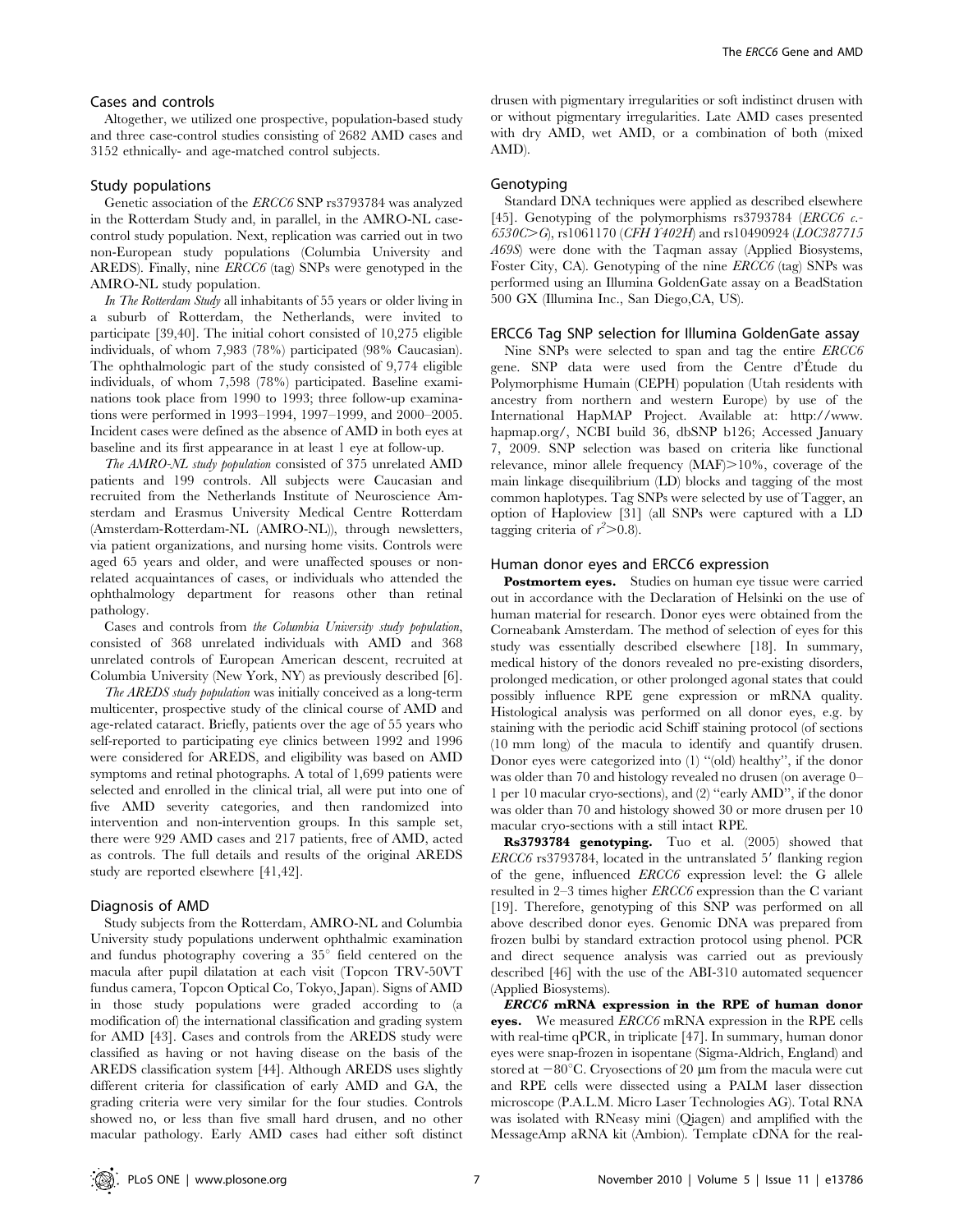time PCR was made by reverse transcription of 200 ng aRNA with Superscript III (Invitrogen). Real-time PCR reactions were carried out in a 20  $\upmu\!$  volume using qPCR Core Kit Sybr Green I (Eurogentec) and the following primer set: 5'-5'AAATCT-GTGCACTTTCCATAGAACTTC-3' and 5'- Reverse: TATT-CTGGCTTGAGTTTCCAAATTC-3'. The levels of amplified product were detected by real-time monitoring of SYBR Green I dye fluorescence in the ABI Prism 7300 (Applied Biosystems). Expression levels of ERCC6 were normalized using the geo-mean of the expression of internal control genes RPLP0, PPIA, and EEF1a1 [47,48]. Over ten different combinations of primersets were tested to obtain, in our hands and under our experimental conditions, the optimum reference gene set for genes expressed in the RPE (and/or photoreceptors). Two way ANOVA was used to determine the independent effect of (AMD) status and rs3793784 genotype on the mean expression as well as the interaction between these two variables. Significance was accepted at a P value of  $< 0.05$ .

#### Statistical analysis

Characteristics of the Dutch participants were compared among those affected and non-affected with analysis of covariance for continuous variables, and with logistic regression analysis for discrete variables adjusting for age and sex.

Hardy-Weinberg Equilibrium (HWE) of the ERCC6, CFH and  $LOG387715$  genotype distributions were tested using a Chi<sup>2</sup> test.

In the Rotterdam Study, odds ratio's for prevalent AMD were estimated with logistic regression analyses, and relative risks for incident AMD were estimated with Cox proportional hazards analyses. Logistic regression was used in the AMRO-NL and the replication studies of Columbia University and AREDS to calculate odds ratios (ORs) and 95% confidence intervals (CI) in SPSS for windows (release 16.0; SPSS, Inc) for risk of AMD with the major alleles as reference. For the Rotterdam Study and the AMRO-NL study population, ORs were adjusted for age and sex.

Interaction with  $ERCC6$  c.-6530C $\geq G$  on AMD was determined for smoking, CFH Y402H, and LOC387715 A69S contrasting late AMD with no AMD. Analyses were initially performed on separate data sets of the Rotterdam Study (prevalent AMD, incident AMD), the AMRO-NL case-control study (in parallel), and subsequently conducted on combined data from the Netherlands (of population-based and case-control groups) and data of all population studies combined. Statistical significance for biological interaction was determined by calculating the synergy index (SI), which measures deviation from additivity of two risk factors [49,50]. Two way ANOVA analysis was performed in SPSS for windows (release 16.0; SPSS, Inc).

#### References

- 1. Friedman DS, O'Colmain BJ, Munoz B, Tomany SC, McCarty C, et al. (2004) Prevalence of age-related macular degeneration in the United States. Arch Ophthalmol 122: 564–572.
- 2. Vingerling JR, Dielemans I, Hofman A, Grobbee DE, Hijmering M, et al. (1995) The prevalence of age-related maculopathy in the Rotterdam Study. Ophthalmology 102: 205–210.
- 3. Klaver CC, Wolfs RC, Assink JJ, van Duijn CM, Hofman A, et al. (1998) Genetic risk of age-related maculopathy. Population-based familial aggregation study. Arch Ophthalmol 116: 1646–1651.
- 4. Seddon JM, Cote J, Page WF, Aggen SH, Neale MC (2005) The US twin study of age-related macular degeneration: relative roles of genetic and environmental influences. Arch Ophthalmol 123: 321–327.
- 5. Edwards AO, Ritter R, III, Abel KJ, Manning A, Panhuysen C, et al. (2005) Complement factor H polymorphism and age-related macular degeneration. Science 308: 421–424.
- 6. Hageman GS, Anderson DH, Johnson LV, Hancox LS, Taiber AJ, et al. (2005) A common haplotype in the complement regulatory gene factor H (HF1/CFH) predisposes individuals to age-related macular degeneration. Proc Natl Acad Sci U S A 102: 7227–7232.

## Supporting Information

Table S1 Baseline characteristics of the study populations. Found at: doi:10.1371/journal.pone.0013786.s001 (0.05 MB DOC)

Table S2 Risk of age-related macular degeneration for *ERCC6* c.-6530C>G genotypes. Abbreviations: AMD, age-related macular degeneration; OR, odds ratio; HR, hazard ratio The ORs and HRs are estimates of the relative risk of AMD, and represent the risk of disease (AMD vs stage 0) in the genetic risk group divided by the risk of disease (AMD vs stage 0) in the nonrisk group (noncarriers).a adjusted for sex, age.

Found at: doi:10.1371/journal.pone.0013786.s002 (0.10 MB DOC)

Table S3 Odds Ratios (OR) and 95% Confidence Intervals (CI) of early and late age-related macular degeneration cases versus unrelated controls of the Amsterdam study population for single nucleotide polymorphisms in the  $ERCC6$  gene. AMD = agerelated macular degeneration; MAF = minor allele frequency. "A" indicates common allele, "a" minor allele. Percentages not always 100% because of rounding. ORs are estimated with logistic regression analysis (with the control group as reference group and respectively early and late AMD as outcome variable). Adjusted for age and sex.

Found at: doi:10.1371/journal.pone.0013786.s003 (0.10 MB DOC)

Table S4 RT-PCR analysis of ERCC6 gene expression in RPE from eye donors with early AMD or non-affected age-matched donors. Both raw expression values for the three selected RPE housekeeping genes (RPLP0, PPIA, and EEF1a1) and ERCC6, as well as the resulting normalized expression values for ERCC6 are presented. AMD = age- related macular degeneration. Normalization = normalized to the geometric mean of three housekeeping genes (RPLP0, PPIA, and EEF1a1) [46,47]. For statistical details see material and methods.

Found at: doi:10.1371/journal.pone.0013786.s004 (0.06 MB DOC)

#### Author Contributions

Conceived and designed the experiments: DCB DDD TGMFG CCWK RA MD AAB. Performed the experiments: DCB DDD TGMFG AGU JBtB. Analyzed the data: DCB DDD TGMFG JBS AGU AH CMvD JEM RTS GRB JBtB JRV CCWK RA MD AAB. Contributed reagents/ materials/analysis tools: JBS AH CMvD JEM RTS GRB JRV CCWK RA. Wrote the paper: DCB DDD TGMFG JBS AGU AH CMvD JEM RTS GRB JBtB JRV CCWK RA MD AAB.

- 7. Haines JL, Hauser MA, Schmidt S, Scott WK, Olson LM, et al. (2005) Complement factor H variant increases the risk of age-related macular degeneration. Science 308: 419–421.
- 8. Klein RJ, Zeiss C, Chew EY, Tsai JY, Sackler RS, et al. (2005) Complement factor H polymorphism in age-related macular degeneration. Science 308: 385–389.
- 9. Dewan A, Liu M, Hartman S, Zhang SS, Liu DT, et al. (2006) HTRA1 promoter polymorphism in wet age-related macular degeneration. Science 314: 989–992.
- 10. Rivera A, Fisher SA, Fritsche LG, Keilhauer CN, Lichtner P, et al. (2005) Hypothetical LOC387715 is a second major susceptibility gene for age-related macular degeneration, contributing independently of complement factor H to disease risk. Hum Mol Genet 14: 3227–3236.
- 11. Gold B, Merriam JE, Zernant J, Hancox LS, Taiber AJ, et al. (2006) Variation in factor B (BF) and complement component 2 (C2) genes is associated with agerelated macular degeneration. Nat Genet 38: 458–462.
- 12. Maller JB, Fagerness JA, Reynolds RC, Neale BM, Daly MJ, et al. (2007) Variation in complement factor 3 is associated with risk of age-related macular degeneration. Nat Genet 39: 1200–1201.